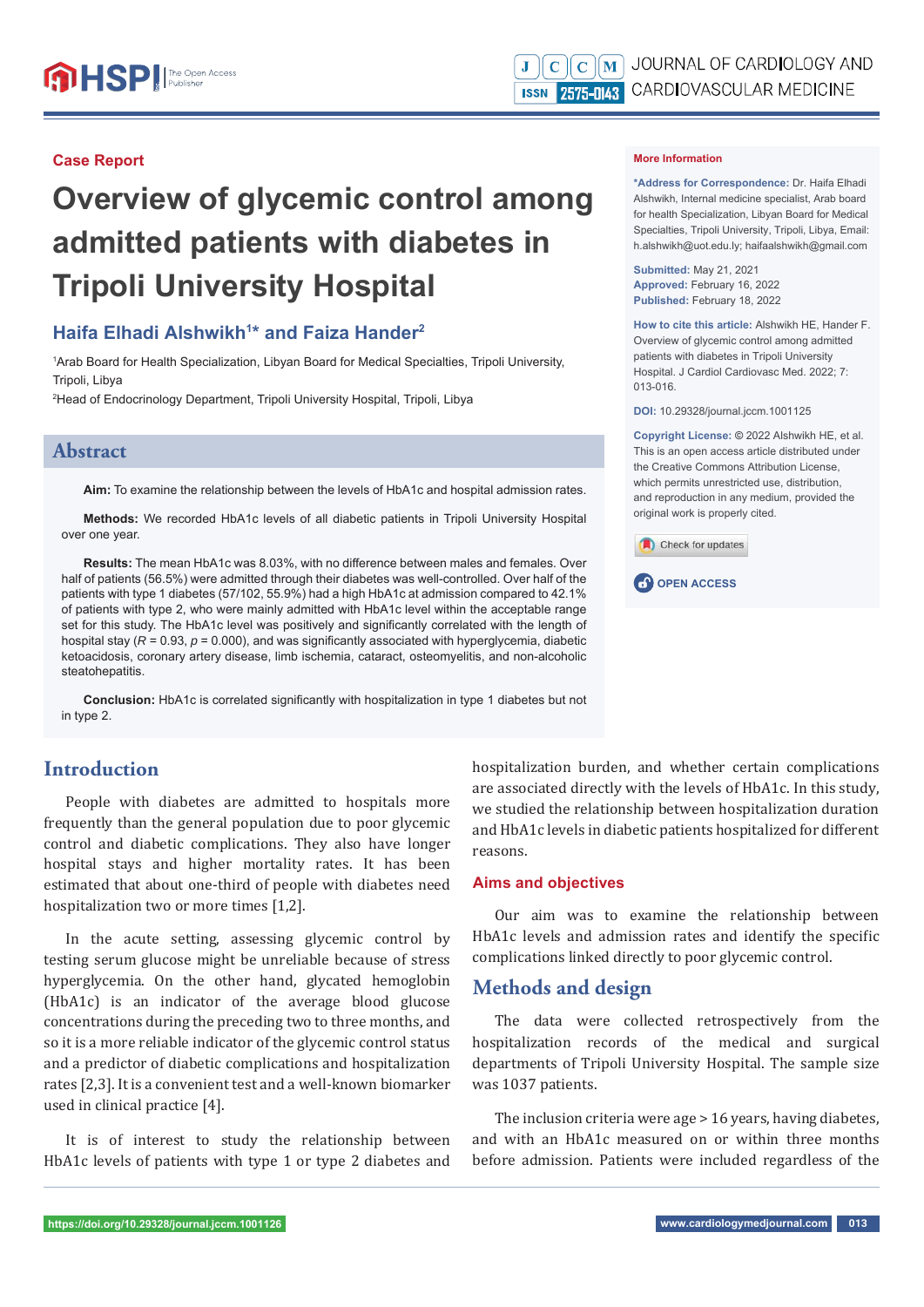cause of hospitalization. As we knew from experience that our hospitalized patients are usually elderly and have multiple comorbidities, an HbA1c level > 7.5% was considered to represent uncontrolled diabetes, as recommended by the American Diabetes Association.

#### **Statistical analysis**

Descriptive statistics (means and standard deviations, and percent frequencies) were calculated using the Statistical Package for the Social Sciences (SPSS version 21). Frequencies were compared statistically by using the Chi-square test.

**Ethics approval:** The study protocol was approved by the Administration of Tripoli University Hospital.

#### **Results**

The 1037 diabetic patients included in the study had a mean age of 60.7 years  $\pm$  15.14 standard deviation (range 16-96 years). The male to female ratio was 1.01. Most of the patients (90.2%) had diabetes type-2, and over half of them (56.5%) had diabetes for longer than 10 years (Table 1).

According to the HbA1c criterion we used to differentiate between good and poor glycemic control, diabetes was poorly controlled in less than half of the patients (451, 43.5%), but the frequencies in males and females were practically identical (43.3% and 43.7%, respectively).

Notably, HbA1c was positively and significantly correlated with the duration of hospital stay (Figure 1).

There were 44 different causes of admission to the hospital. For each cause, we analyzed the frequency of patients with HbA1c ≤ 7.0% or > 7.0%. Statistical analysis showed that poor glycemic control was positively and significantly associated with the following admission causes: hyperglycemia, diabetic ketoacidosis, coronary heart disease, limb ischemia, and cataract (Table 2). None of the other causes of admission was significantly associated with glycemic control (Supplementary Table 1).

| Table 1: Basic demographic and clinical characteristics of patients. |                 |                  |      |  |
|----------------------------------------------------------------------|-----------------|------------------|------|--|
|                                                                      | Mean $\pm$ SD   | $60.7 \pm 15.14$ |      |  |
| Age (years)                                                          | Median (range)  | 62.0 (16-96)     |      |  |
|                                                                      | $Mean + SD$     | $6.1 \pm 4.58$   |      |  |
| Hospital stay duration (days)                                        | Median (range)  | $4.0(1-51)$      |      |  |
|                                                                      | Mean $\pm$ SD   | $8.0 \pm 1.25$   |      |  |
| HbA1c (%)                                                            | Median (range)  | 7.4 (4.4-16.2)   |      |  |
|                                                                      | n               | $\%$             |      |  |
| Sex                                                                  | Male            | 522              | 50.3 |  |
|                                                                      | Female          | 515              | 49.7 |  |
|                                                                      | <b>DM1</b>      | 102              | 9.8  |  |
| Diabetes type                                                        | DM <sub>2</sub> | 935              | 90.2 |  |
| Duration of diabetes (years)                                         | Newly diagnosed | 27               | 2.6  |  |
|                                                                      | < 1             | 16               | 1.5  |  |
|                                                                      | $1 - 5$         | 125              | 12.1 |  |
|                                                                      | $6 - 10$        | 283              | 27.3 |  |
|                                                                      | > 10            | 586              | 56.5 |  |



**Table 2:** Causes of hospital admission found to be positively and significantly

| associated with the level of glycemic control. |           |                      |      |               |      |              |      |       |                  |  |  |
|------------------------------------------------|-----------|----------------------|------|---------------|------|--------------|------|-------|------------------|--|--|
| <b>Hospitalization cause</b>                   |           | $HbA1c \leq$<br>7.5% |      | HbA1c<br>7.5% |      | <b>Total</b> |      | $X^2$ | $\boldsymbol{p}$ |  |  |
|                                                |           | n                    | $\%$ | n             | $\%$ | $\mathbf n$  | $\%$ |       |                  |  |  |
| Hyperglycemia                                  | <b>No</b> | 575                  | 98.1 | 422           | 93.6 | 997          | 96.1 | 14.24 | 0.00             |  |  |
|                                                | Yes       | 11                   | 1.9  | 29            | 6.4  | 40           | 3.9  |       |                  |  |  |
| <b>Diabetic</b><br>ketoacidosis                | <b>No</b> | 563                  | 96.1 | 415           | 92.0 | 978          | 94.3 | 7.81  | 0.005            |  |  |
|                                                | Yes       | 23                   | 3.9  | 36            | 8.0  | 59           | 5.7  |       |                  |  |  |
| Coronary artery<br>disease                     | <b>No</b> | 531                  | 90.7 | 384           | 85.2 | 915          | 88.2 | 9.74  | 0.002            |  |  |
|                                                | Yes       | 55                   | 9.3  | 67            | 14.8 | 122          | 11.8 |       |                  |  |  |
| Limb ischemia                                  | <b>No</b> | 561                  | 95.7 | 417           | 92.5 | 978          | 94.3 | 5.08  | 0.024            |  |  |
|                                                | Yes       | 25                   | 4.3  | 34            | 7.5  | 59           | 5.7  |       |                  |  |  |
| Cataract                                       | <b>No</b> | 569                  | 97.1 | 432           | 95.8 | 1001         | 96.5 | 4.18  | 0.043            |  |  |

# **Discussion**

The mean HbA1c level was 8.03% (range 4.4-16.2%), and there was no significant difference between males and females. Slightly over half of patients (56.5%) had good glycemic control (HbA1c  $\leq$  7.0%). However, most patients with type-1 diabetes had a high HbA1c level (57/102, 55.9%), in contrast to patients with type-2 diabetes, of whom only 42.1% were admitted with a high HbA1c level. This indicates that a high HbA1c level could be a better predictor of admission for patients with type1 diabetes than for type 2 diabetes patients. We believe that these results are quite reliable as most of the patients had type-2 diabetes (90%) and 56.5% of them had diabetes for more than 10 years, which makes macrovascular complications the main cause of their admission regardless of their HbA1c levels. This is also supported by previous randomized controlled trials demonstrating that maintaining tight glycemic control does not reduce macrovascular complications in elderly patients with longer duration of diabetes [5-8]. That is also supported by other studies reporting that hospitalization rates were not affected by attaining good glycemic control [9]. In that study, the highest frequency of hospitalization was due to infection in patients with either good (HbA1c 6% - 7%) or poor glycemic control (HbA1c 11%).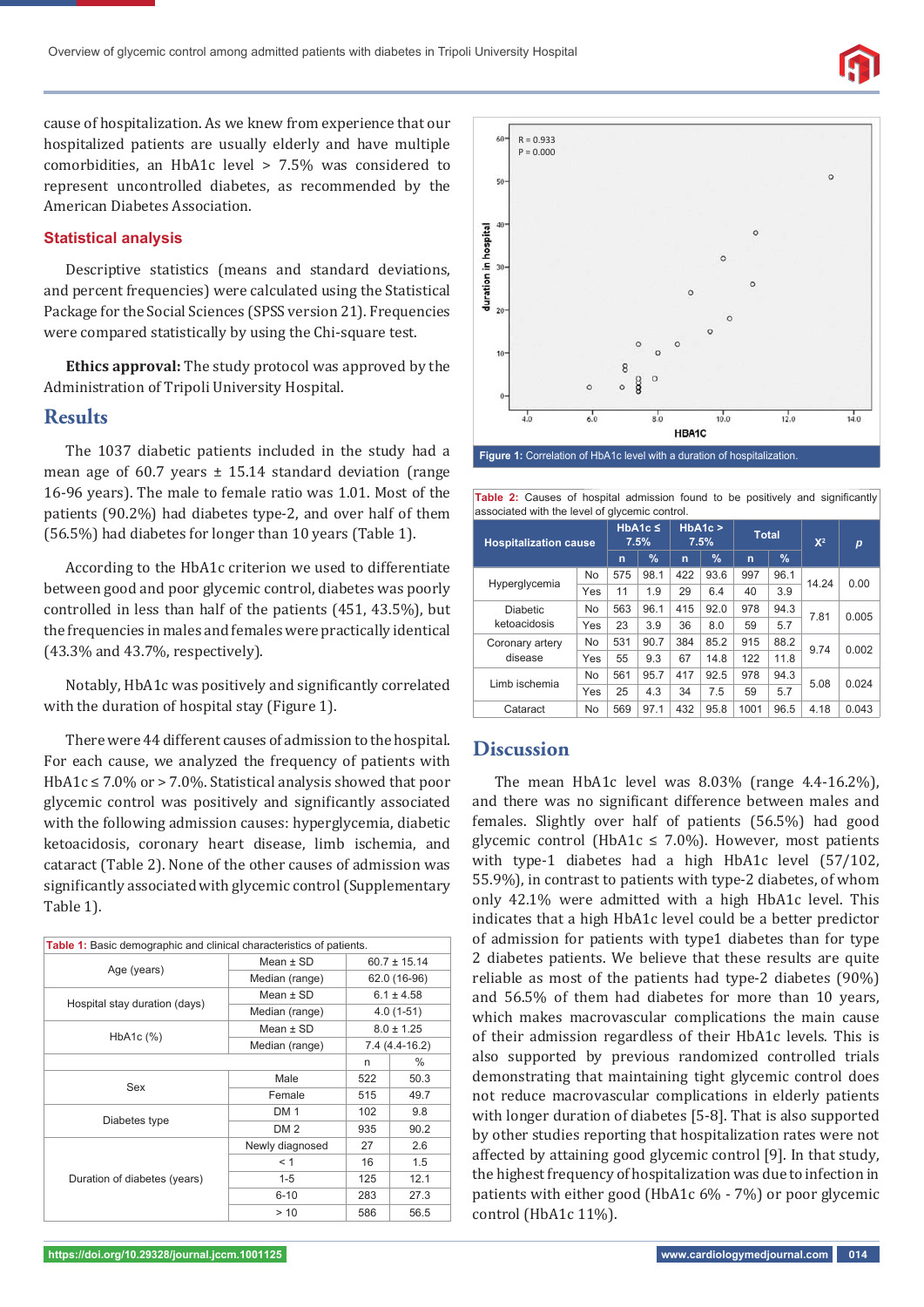Many previous studies demonstrated that hospitalization rates and HbA1c levels follow a U-shaped or J-shaped relationship, with HgbA1c levels above a certain minimum or below a certain maximum being associated with increased hospitalization risk, whereas maintaining modest glycemic control reduces hospitalization rates. Other studies reported a correlation between high levels of HbA1c and adverse outcomes and stated that poor glycemic control in patients with long-term diabetes increases the risk of hospitalization and mortality. A twofold increased risk of mortality in patients with high levels of HbA1c has been reported [10,11].

A study from Cambridge University Hospitals NHS Foundation Trust showed a non-linear relationship of HbA1c and diabetes with vascular-related admissions: with every 1% increment in HbA1c level above 7.7%, there was a 6.3% increased risk of all-cause hospital admission [12].

We found a significant, positive, linear correlation between HbA1c and the length of hospital stay. Our finding is supported by studies reporting that hospital stays of six days or more are recorded more frequently for patients with an HbA1c level of 7% or more [1].

Our study also investigated the relationship between the causes of admission and the level of HbA1c. Strong correlations were found for certain causes, such as metabolic disorders, including hyperglycemia and diabetic ketoacidosis. High levels of HbA1c and poor glycemic control were also associated with coronary artery disease, limb ischemia, cataract, osteomyelitis, and non-alcoholic steatohepatitis. The association between cardiovascular risk and limb ischemia on the one hand and elevated glycosylated HbA1c on the other has been confirmed in many studies, which showed that an HbA1c level of 6% or more is a good clinical predictor of developing cardiovascular disease and even death and that HbA1c levels of 7.5% or more in people with diabetes are associated with more than five times higher risk of being hospitalized with the peripheral arterial disease compared with patients with controlled diabetes [11,13]. Other observations include a link between high HbA1c levels and infection rates (e.g., skin, cellulitis, candidiasis, bone, and joints), which tend to rise with elevated HbA1c and are the main cause of admission of people with diabetes [9,14,15].

Our study is a single-center study, so its findings cannot be generalized. Also, its retrospective design makes it prone to bias and missing data. In addition, we were unable to control for the accuracy of the HbA1c tests as they were done in different labs due to a shortage of resources. Moreover, we could not exclude false high HbA1c values due to anemia, as many patients included in this study had iron deficiency anemia, and also due to stress hyperglycemia, which is encountered frequently in inpatients. Other factors that can affect the sensitivity of the HbA1c test are abnormal hemoglobin kinetics and possible blood transfusion, the latter of which cannot be excluded.

# **Conclusion**

HbA1c correlated significantly with hospitalization in type-1 but not in type-2 diabetes. HbA1c measurement policy for hospitalized patients with diabetes mellitus is crucial as it is a predictor of readmission rate, especially in people with type 1 diabetes.

# **Acknowledgment**

This paper and the research behind it would not have been possible without the exceptional support of my supervisor, Faiza Hander. Her enthusiasm, knowledge, and exacting attention to detail have been an inspiration and kept my work on track Laila Dabaj my colleagues, have also looked over my transcriptions and answered with unfailing patience numerous questions about the language, I am also grateful for the insightful comments offered by the anonymous peer reviewers. The generosity and expertise of one and all have improved this study in innumerable ways and saved me from many errors; those that inevitably remain are entirely my own responsibility.

I fully declare any financial or another potential conflict of interest.

## **References**

- 1. Kornum JB, Thomsen RW, Riis A, Lervang HH, Schønheyder HC, et al. Diabetes, Glycemic Control, and Risk of Hospitalization With Pneumonia. Diabetes Care. 2008; 31: 1541-1545. **PubMed:** https://pubmed.ncbi.nlm.nih.gov/18487479/
- 2. Mazurek JA, Hailpern SM, Goring T, Nordin C. Prevalence of hemoglobin A1c greater than 6.5% and 7.0% among hospitalized patients without known diagnosis of diabetes at an Urban Inner City Hospital. J Clin Endocrinol Metab. 2010; 95: 1344-1348. **PubMed:** https://pubmed.ncbi.nlm.nih.gov/20080838/
- 3. Wexler DJ, Nathan DM, Grant RW, Regan S, Van Leuvan AL, et al. Prevalence of elevated hemoglobin A1c among patients admitted to the hospital without a diagnosis of diabetes. J Clin Endocrinol Metab. 2008; 93: 4238-4244. **PubMed:** https://pubmed.ncbi.nlm.nih.gov/18697862/
- 4. Greci LS, Kailasam M, Malkani S, Katz DL, Hulinsky I, et al. Utility of HbA1c levels for diabetes case finding in hospitalized patients with hyperglycemia. Diabetes care. 2003; 26: 1064-1068. **PubMed:** https://pubmed.ncbi.nlm.nih.gov/12663574/
- 5. Hemmingsen B, Lund SS, Gluud C, Vaag A, Almdal T, et al. Intensive glycaemic control for patients with type 2 diabetes: Systematic review with meta-analysis and trial sequential analysis of randomised clinical trials. BMJ. 2011; 343: 1136. **PubMed:** https://pubmed.ncbi.nlm.nih.gov/22115901/
- 6. Patel A, MacMahon S, Chalmers J. Action in Diabetes and Vascular Disease: Preterax and Diamicron Modified Release and Controlled Evaluation (ADVANCE) Collaborative Group. Intensive blood glucose control and vascular outcomes in patients with type 2 diabetes. N Engl J Med. 2008; 358: 2560-2572.
- 7. NG A, Sandra JG, Shreekant P. Glycemic Control and Risk of Cardiovascular Disease Hospitalization and All-Cause Mortality. J Am Coll Cardiol. 2013; 62: 121–127. **PubMed:** https://pubmed.ncbi.nlm.nih.gov/23665365/
- 8. Shi L, Ye X, Lu M, Wu EQ, Sharma H, et al. Clinical and economic